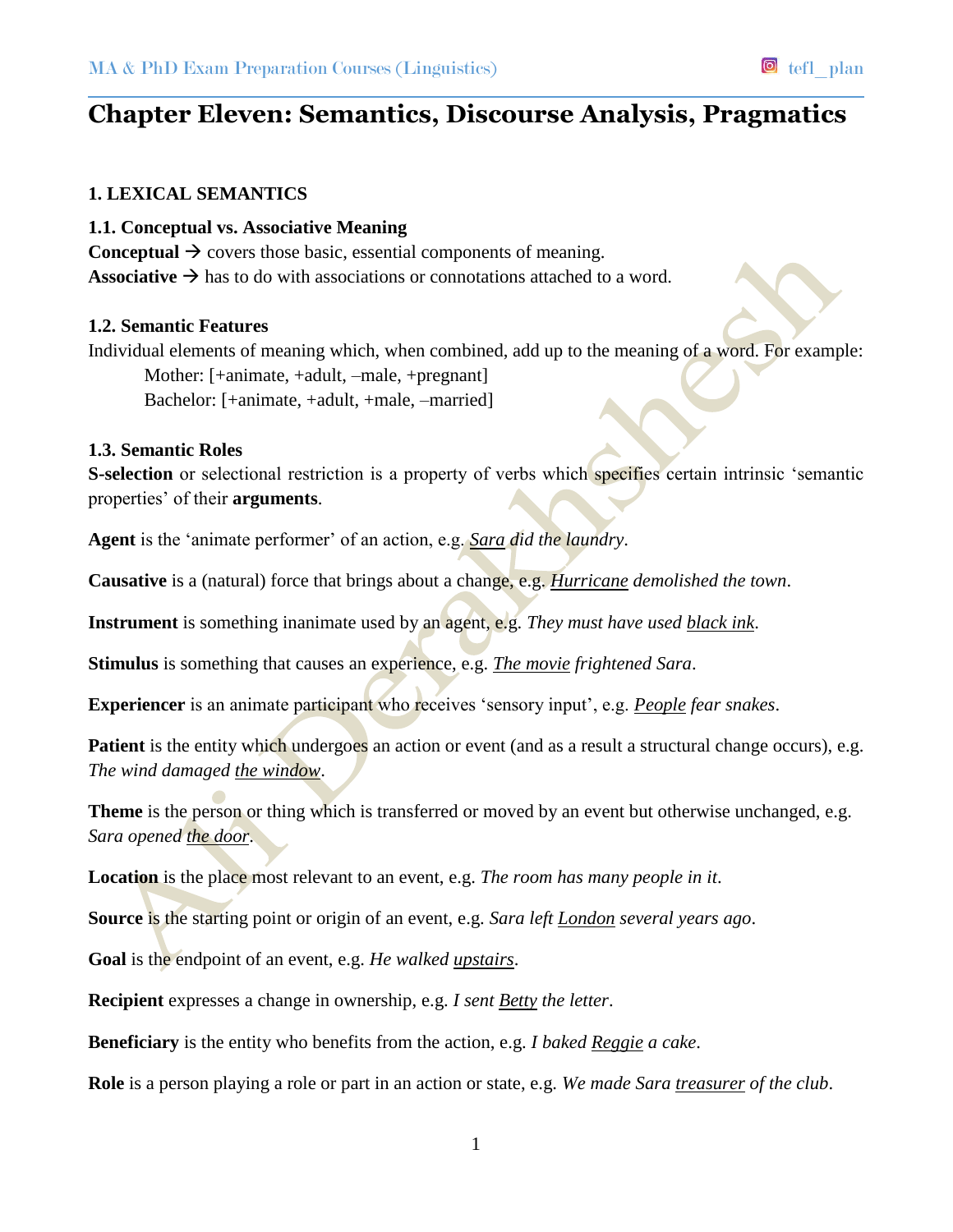### **Factitive** is the NP object that comes into existence, e.g. *Carpenter made two round tables*.

- Dummy subjects (*it* in *It is raining*)
- $\bullet$  Theta criterion
- $\supset \theta\text{-grid}$  smile: <agent> lift: <agent, theme>

### **1.4. Lexical Relations**

### **1.4.1. Polysemy**

The form of a word suggests multiple related meanings, e.g. *drive*

### **1.4.2. Homonymy**

A single form has two or more unrelated meanings, e.g. *bank*

### **1.4.3. Homophony**

Different written forms with a single pronunciation, e.g. [raɪt]

### **1.4.4. Homography**

A single spelling with different pronunciations, e.g. *lead*

### **1.4.5. Synonymy**

Two or more words with very closely related meanings are called synonyms.

### **1.4.6. Antonymy**

- Complementary pairs, e.g. *male* and *female*
- Gradable pairs, e.g. *wide* and *narrow*
	- o They have comparative forms.
	- o The unmarked member is the one used in questions of degree, e.g. *How wide is the screen?*
- Relational opposites, e.g. *buy* and *sell*
- Reversive, e.g. *tie* and *untie*

### **1.4.7. Meronymy**

A constituent part of, or a member of something

### **1.4.8. Hyponymy**

A type of relationship when the meaning of one form is 'included' in the meaning of another.

### **1.4.9. Prototype**

The idea of 'the characteristic instance' of a category is known as the prototype.

### **1.4.10. Retronymy**

An expression that would once have been redundant, but now it is non-redundant, e.g. *silent movie*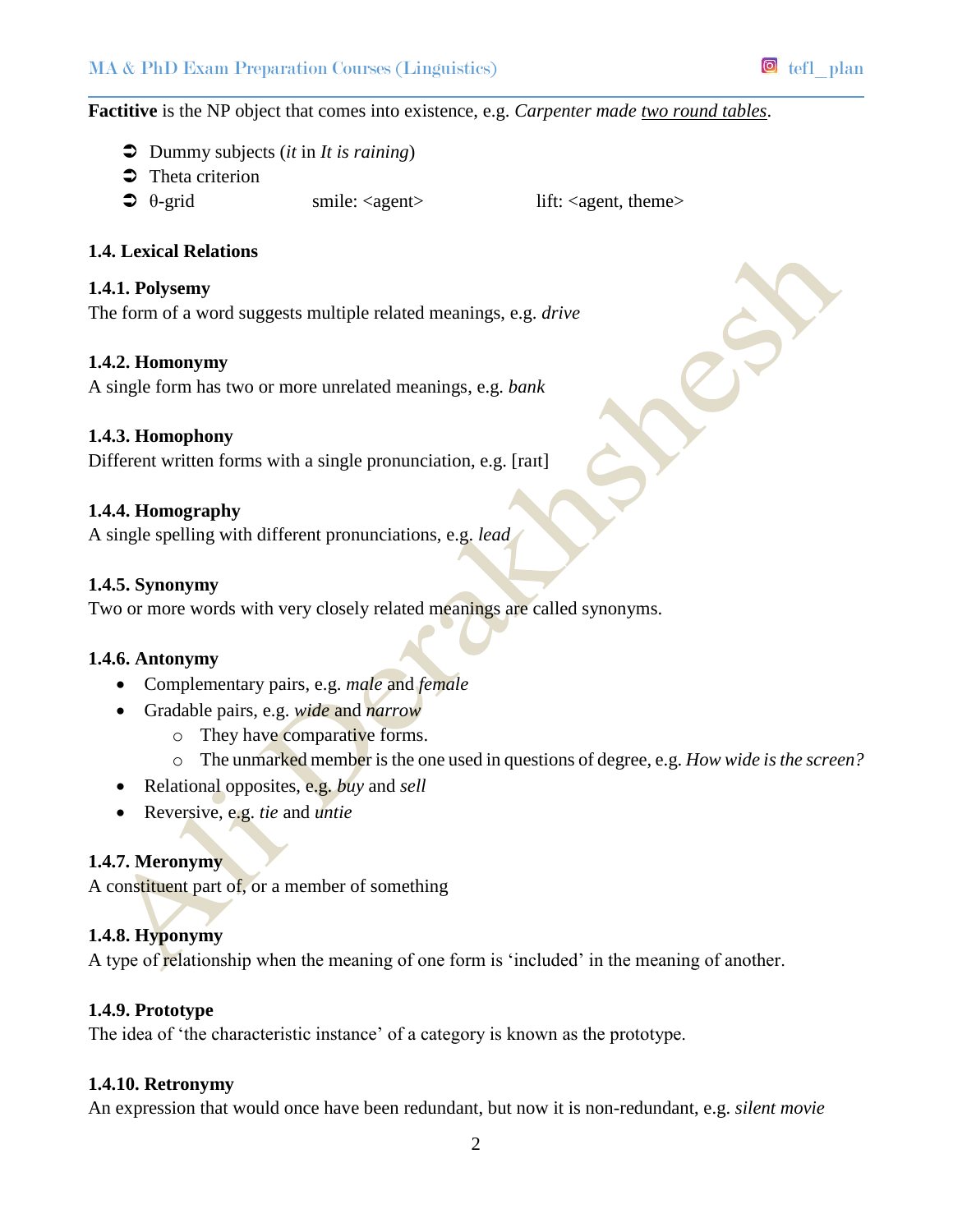## **2.1. Compositional vs. Non-compositional Meaning**

**Compositional meaning**  $\rightarrow$  the meaning of an expression is built up from the meanings of its basic expressions

- Linear compositionality
- Nonlinear compositionality: discontinuous constituents
	- o Wh-fronting: for example, *What did he eat?* originated from *He ate an apple*
	- o Extraposition: for example, *A car is next to the building which goes very fast*

**Non-compositional meaning**  $\rightarrow$  the meaning cannot be built up as the sum of its parts

- $\bullet$  Idiom  $\rightarrow$  principle of compositionality is superseded by having fixed meanings.
- Proverb  $\rightarrow$  for example, *There is light at the end of the tunnel*
- Anomaly  $\rightarrow$  follow the rules of syntax but go awry semantically
- $\bullet$  Metaphor  $\rightarrow$  principle of compositionality is very rubbery

# **2.2. Truth**

To determine the truth or falsehood of a sentence, i.e. the truth value

**Analytic statement**  $\rightarrow$  knowable without reference to the world

- **Tautologies**  $\rightarrow$  always true, e.g., *Queens are female*
- **• Contradictions**  $\rightarrow$  always false, e.g., *Queens are mother*

**Synthetic statement**  $\rightarrow$  truth value can be determined by relying upon observation, e.g., *Moon is made of cheese*

### **2.3. Entailment**

The relationship between two sentences where the truth of one (A) requires the truth of the other (B) *Jack swims well*  $\rightarrow$  *Jack swims* 

• **Synonymous Sentences**  $\rightarrow$  they entail each other, e.g.

*Betty put off the meeting*  $\rightarrow$  *The meeting was put off by Betty* 

• **Contradictory**  $\rightarrow$  one entails the negation of the other, e.g.

*Betty is present // Betty is absent*

# **3. DISCOURSE ANALYSIS**

The word **discourse** is usually defined as "language beyond the sentence" and the **discourse analysis** is typically concerned with the study of language in text and conversation.

# **3.1. Interpreting Discourse**

# **3.1.1. Knowledge of the world**

Pre-existing conventional knowledge structures (i.e., schema) in memory

• Frame  $\rightarrow$  a static schema in memory, e.g. *what is a house like*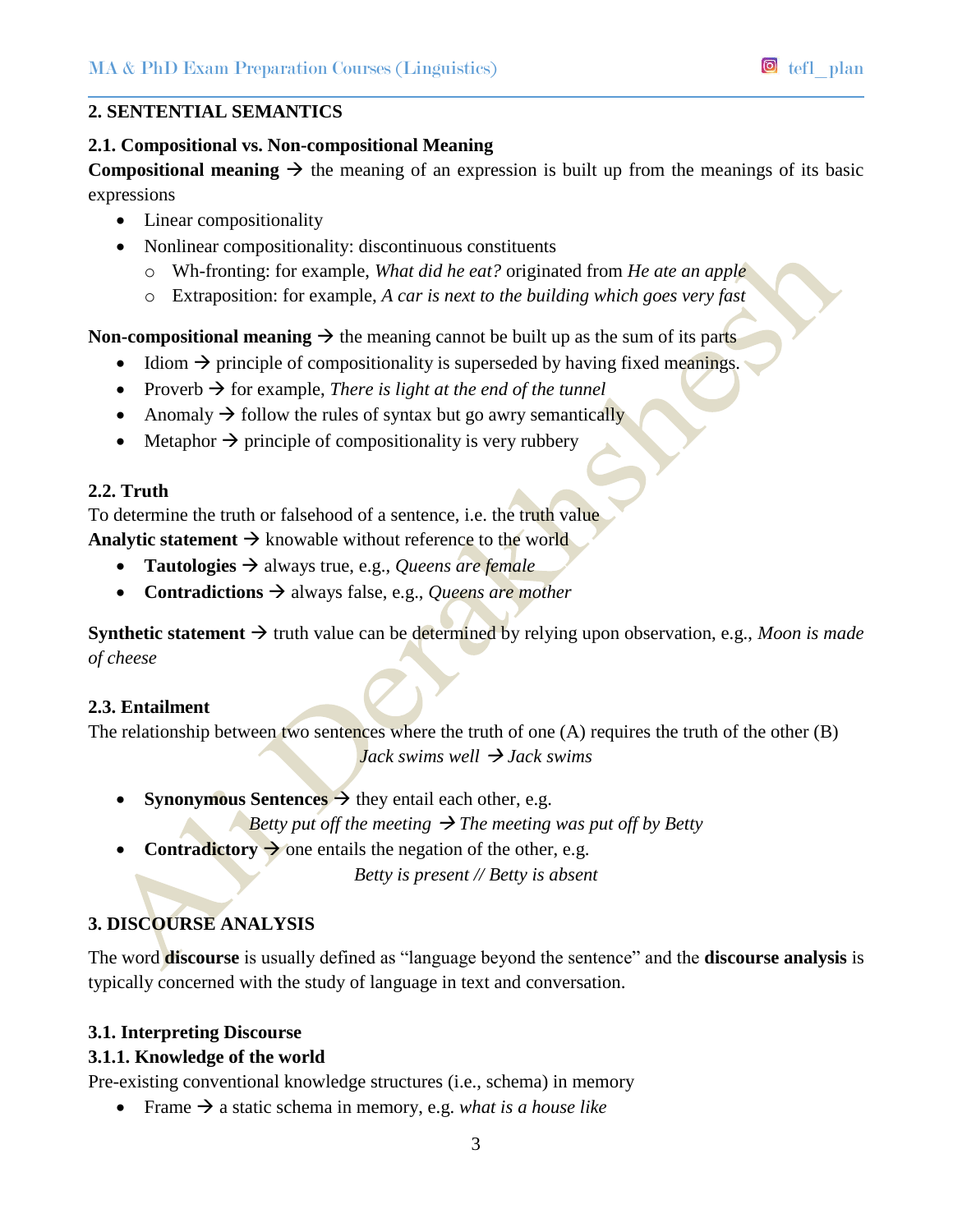Script  $\rightarrow$  a dynamic schema in memory, e.g. *going to the dentist* 

#### **3.1.2. Coherence**

The ways a text make sense to the readers through the organization of its content, and the relevance and clarity of the idea

 $\supset$  The key to the concept of coherence is not something that exists in words or structures, but something that exists in people.

#### **3.1.3. Cohesion**

The use of explicit linguistic devices to signal relations between sentences and parts of texts

### **Referring expression**

Words whose meaning can only be discovered by referring to other words or to elements of the context:

- **Anaphora**, e.g. it in I like ice cream, but I cannot eat it.
- **Cataphora**, e.g. her in When I met her, Mary was ill.
- **Exophora**, e.g. this book in Look at this book.

#### **Substitution**

To substitute an expression by more general words like one, do, same or so, e.g.

A: Do you like apples?

B: Yes, I do.

### **Ellipsis**

We do not even provide a substitute for a word or phrase which has already been said,

- **Sluicing**  $\rightarrow$  what follows a 'wh-word' in an embedded sentence is omitted, e.g. *Jill went out but I don't know where*
- **Gapping**  $\rightarrow$  subsequent occurrences of a verb are omitted in similar contexts, e.g., *She took out the basket and he the dishes*.
- $\supset$  Ommissibility as a constituency test

### **Conjunction**

Words and phrases which explicitly draw attention to the type of relationship which exists between one sentence or clause and another, e.g. *furthermore, thus, because,* etc.

### **3.2. Conversational Maxims**

Paul Grice (1975) put forward what he described as the cooperative principles. Supporting this principle are four maxims, often called the 'Gricean maxims':

*Quantity:* Make your contribution as informative as is required

*Quality:* Do not say that which you believe to be false or for which you lack adequate evidence *Relevance:* Be relevant

*Manner:* Be brief and orderly; avoid ambiguity and obscurity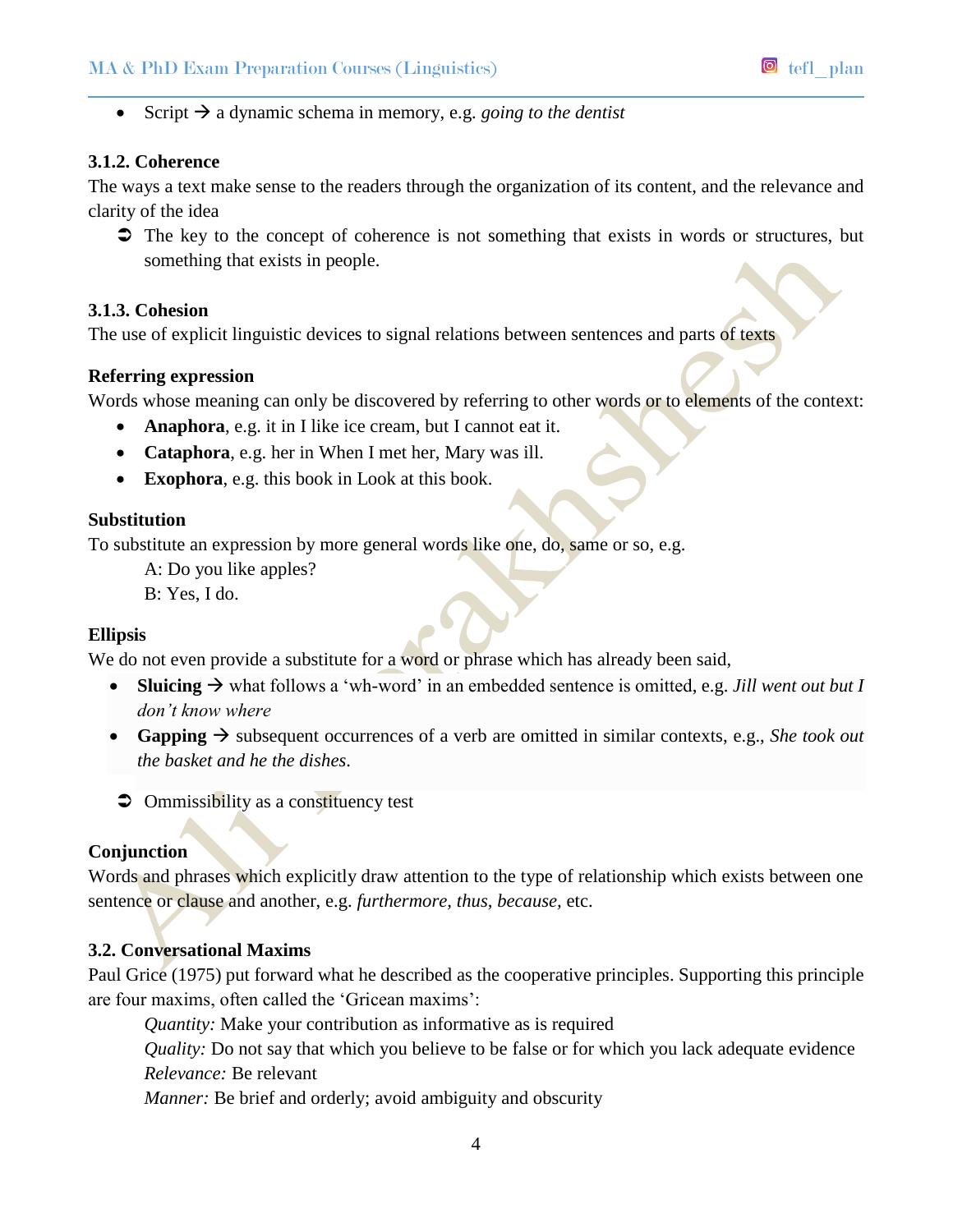An **implicature** arises in the mind of the hearer when the speaker flouts (i.e., intentionally violates) one of the maxims.

# **4. TYPES OF CONTEXT**

**Linguistic**  $\rightarrow$  the set of other words used in the same phrase or sentence **Situational**  $\rightarrow$  non-linguistic factors used to interpret words

# **5. PRAGMATICS**

It is preoccupied with speaker-intended meanings ; It focuses on invisible meaning i.e. what is not explicitly stated and how we recognize what is meant even when it isn't actually said or written.

### **5.1. Deixis**

Expressions that in order to understand their reference you should rely entirely on the situational context of the utterance:

*person deixis* (e.g. you and I) *time/temporal deixis* (e.g. yesterday and now) *place/spatial deixis* (e.g. there, right and go)

### **5.2. Ambiguity**

When a form has two or more meanings.

- **•** Lexical ambiguity  $\rightarrow$  phrase contains a homonym, e.g. *I'll meet you near the bank*.
- **Structural ambiguity**
	- $\circ$  **Grouping ambiguity**  $\rightarrow$  The same string of words may have two different possible groupings of words, e.g. *Old men and women are respectable.*
	- $\circ$  **Function ambiguity**  $\rightarrow$  A word or phrase potentially fulfills two or more grammatical relations, e.g. *Visiting professors can be interesting.*

### **5.3. Figures of Speech**

Figures of speech have figurative or non-literal meaning.

- **Metaphor**, e.g. *The car won by a nose.*
- **Metonymy**, e.g. *I noticed several new faces tonight.*
- **Personification**, e.g. *This drawer refuses to open.*
- **Hyperbole**, e.g. *I'd rather kill myself than watch music videos.*
- **Irony**, e.g. *You've been a great help!*

### **5.4. Speech Act**

The patterned language that speakers and writers in a given speech community use to perform functions such as thanking, complimenting, requesting, refusing, and apologizing. John Austin:

• Locutionary meaning  $\rightarrow$  the literal/propositional meaning of an utterance.